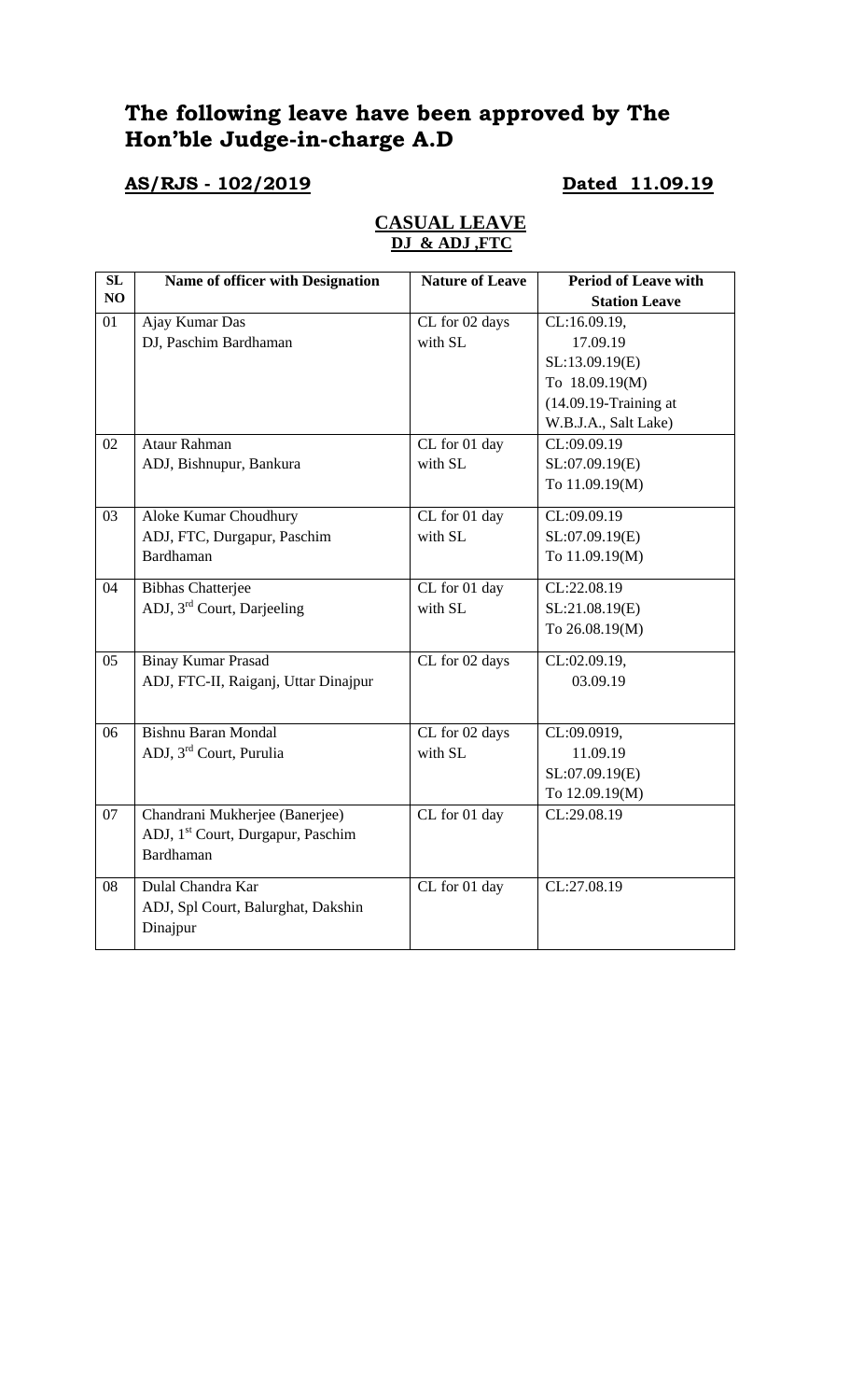| 09 | Gopal Chandra Karmakar                           | CL for 03 days | CL:19.09.19,   |
|----|--------------------------------------------------|----------------|----------------|
|    | ADJ, Serampore, Hooghly                          | with SL        | 20.09.19,      |
|    |                                                  |                | 21.09.19       |
|    |                                                  |                |                |
| 10 | Hiranmoy Sanyal                                  | CL for 01 day  | CL:09.09.19    |
|    | ADJ, FTC-III, Malda                              | with SL        | SL:07.09.19(E) |
|    |                                                  |                | To 11.09.19(M) |
| 11 | Melissa Gurung                                   | CL for 01 day  | CL: 27.09.19   |
|    | ADJ, FTC-IV, Alipore, 24pgs(S)                   | with SL        | SL:26.09.19(E) |
|    |                                                  |                | To 29.09.19(M) |
|    |                                                  |                | CL:09.09.19    |
| 12 | Manoj Kumar Prasad                               | CL for 01 day  |                |
|    | ADJ, FTC-I, Asansol, Paschim                     | with SL        | SL:07.09.19(E) |
|    | <b>Bardhaman</b>                                 |                | To 11.09.19(M) |
| 13 | Nilanjana Chatterjee                             | CL for 01 day  | CL:17.08.19    |
|    | ADJ, 1 <sup>st</sup> Court, Siliguri, Darjeeling |                |                |
|    |                                                  |                |                |
| 14 | Pijush Ghosh                                     | CL for 01 day  | CL:06.09.19    |
|    | ADJ, FTC-II, Purulia                             |                |                |
|    |                                                  |                |                |
|    |                                                  |                |                |
| 15 | Plaban Mukherjee                                 | CL for 01 day  | CL:27.09.19    |
|    | ADJ, 1 <sup>st</sup> Court, Kakdwip, 24pgs(S)    | with SL        | SL:26.09.19(E) |
|    |                                                  |                | To 29.09.19(N) |
| 16 | Raja Roy                                         | CL for 01 day  | CL:02.09.19    |
|    | ADJ, 2 <sup>nd</sup> Court, Durgapur, Paschim    |                |                |
|    | Bardhaman                                        |                |                |
| 17 | Sukhendu Das                                     | CL for 01 day  | CL:06.09.19    |
|    | DJ, Dakshin Dinajpur at Balurghat                |                |                |
|    |                                                  |                |                |
|    |                                                  |                |                |
| 18 | Sutanuka Nag                                     | CL for 03 days | CL:19.09.19,   |
|    | ADJ, 1 <sup>st</sup> Court, Malda                | with SL        | 20.09.19,      |
|    |                                                  |                | 21.09.19       |
|    |                                                  |                | SL:18.09.19(N) |
|    |                                                  |                | To 22.09.19(E) |
| 19 | <b>Suratheswar Mondal</b>                        | CL for 02 day  | CL:09.09.19,   |
|    | ADJ, 2 <sup>nd</sup> Court, Arambagh, Hooghly    |                | 11.09.19       |
|    |                                                  |                | SL:07.09.19(E) |
|    |                                                  |                | To 12.09.19(M) |

# Submitted

Sd/

**Registrar (Judicial Service)**